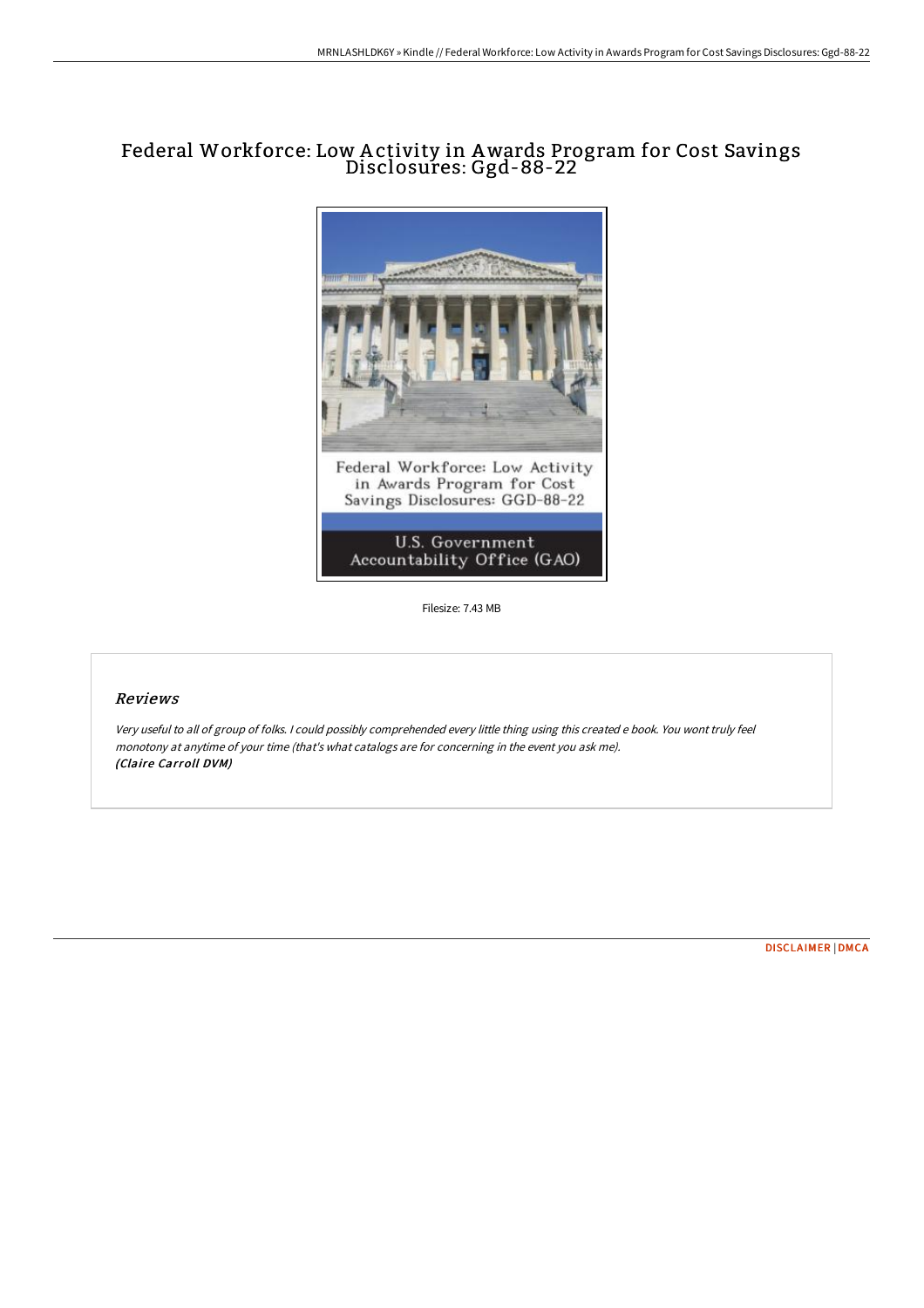## FEDERAL WORKFORCE: LOW ACTIVITY IN AWARDS PROGRAM FOR COST SAVINGS DISCLOSURES: GGD-88-22



To download Federal Workforce: Low Activity in Awards Program for Cost Savings Disclosures: Ggd-88-22 PDF, please refer to the web link beneath and save the document or have accessibility to additional information which are in conjuction with FEDERAL WORKFORCE: LOW ACTIVITY IN AWARDS PROGRAM FOR COST SAVINGS DISCLOSURES: GGD-88-22 book.

BiblioGov. Paperback. Book Condition: New. This item is printed on demand. Paperback. 22 pages. Dimensions: 9.7in. x 7.4in. x 0.1in.Pursuant to a legislative requirement, GAO reviewed six agencies policies, procedures, and practices in implementing the Inspectors General (IG) Cash Award Program for Cost Savings Disclosures, which rewards federal employees and military personnel whose disclosures of fraud, waste, or mismanagement result in cost savings to the government. GAO found that: (1) most IG disagreed with the use of a cash reward as an incentive for disclosures of government wrongdoing; (2) four of the six IG it interviewed believed that employees should make disclosures as a matter of duty rather than as paid informants; (3) 2 percent of the 8, 600 employees who responded to a questionnaire indicated that a cash award would motivate them to report fraud, waste, or mismanagement; (4) 81 percent of the responding employees indicated that they would disclose wrongdoing if they knew that doing so would bring changes, and 41 percent indicated they would be encouraged to disclose information if they knew they would be protected from reprisal; (5) of the six agencies, only the Department of Defense has granted cash awards since November 1985; and (6) IG in four agencies chose not to make cash awards, since they regarded the program as optional. GAO believes that Congress may wish to consider: (1) expanding program coverage to include nonfederal personnel; (2) allowing cash awards for disclosures that result in intangible benefits; and (3) clarifying its intent that all agencies should implement the program. This item ships from La Vergne,TN. Paperback.

E Read Federal Workforce: Low Activity in Awards Program for Cost Savings [Disclosures:](http://bookera.tech/federal-workforce-low-activity-in-awards-program.html) Ggd-88-22 Online  $\left| \frac{1}{100} \right|$ Download PDF Federal Workforce: Low Activity in Awards Program for Cost Savings [Disclosures:](http://bookera.tech/federal-workforce-low-activity-in-awards-program.html) Ggd-88-22